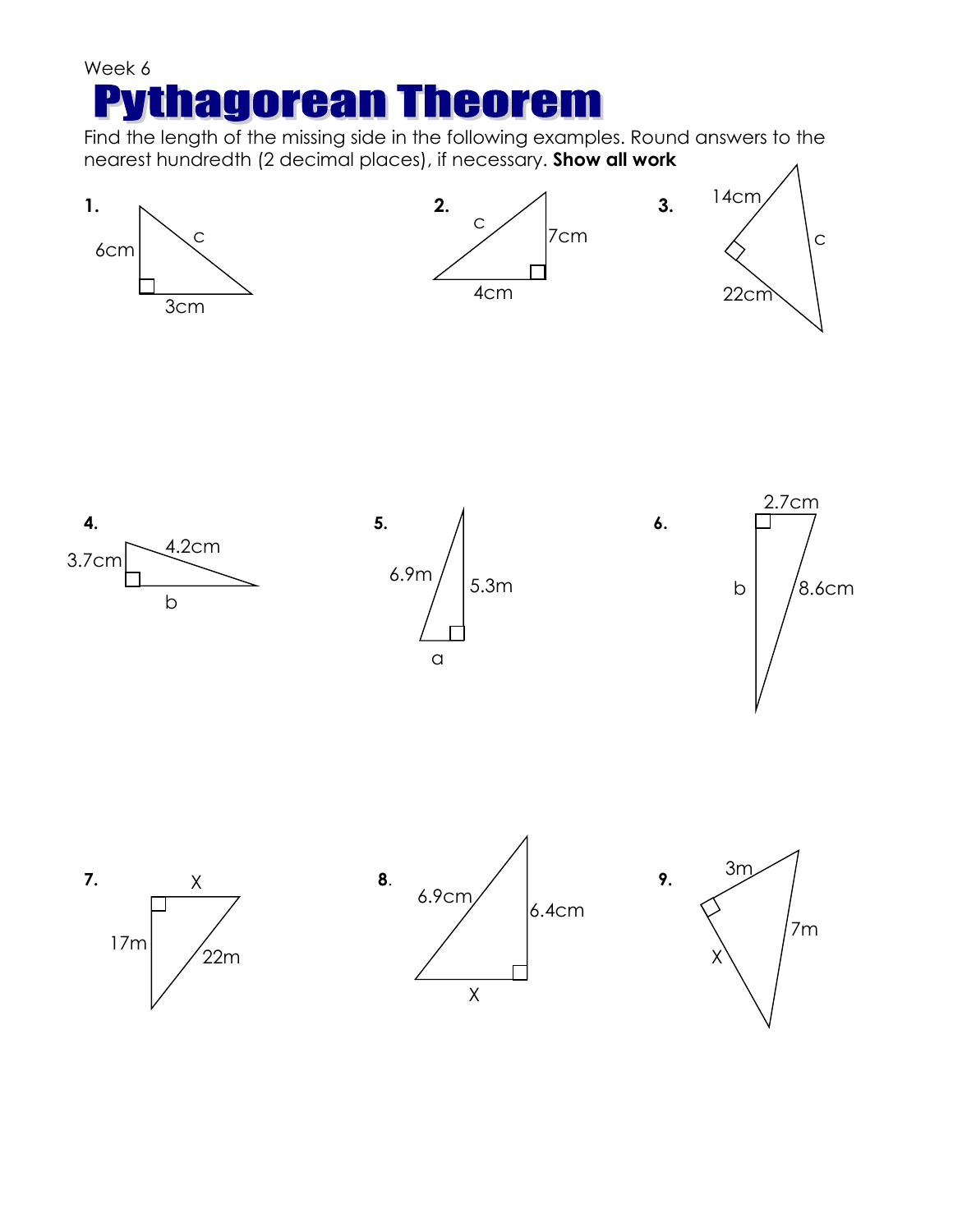Week 6

What is the length of the missing side of the following right angle triangles? **Show all work!**

10. 
$$
a = 3
$$
;  $b = 4$ ;  $c = ?$   
\n11.  $a = 6$ ;  $b = 8$ ;  $c = ?$   
\n12.  $a = 12$ ;  $b = ?$ ;  $c = 22$   
\n13.  $a = ?$ ;  $b = ?$ ;  $c = 13$   
\n14.  $a = ?$ ;  $b = 20$ ;  $c = 23$   
\n15.  $a = ?$ ;  $b = 10$ ;  $c = 17$ 

16. To get from point A to point B you must avoid walking through a pond. To avoid the pond, you must walk 34 meters south and 41 meters east. To the *nearest meter*, how many meters would be saved if it were possible to walk through the pond?

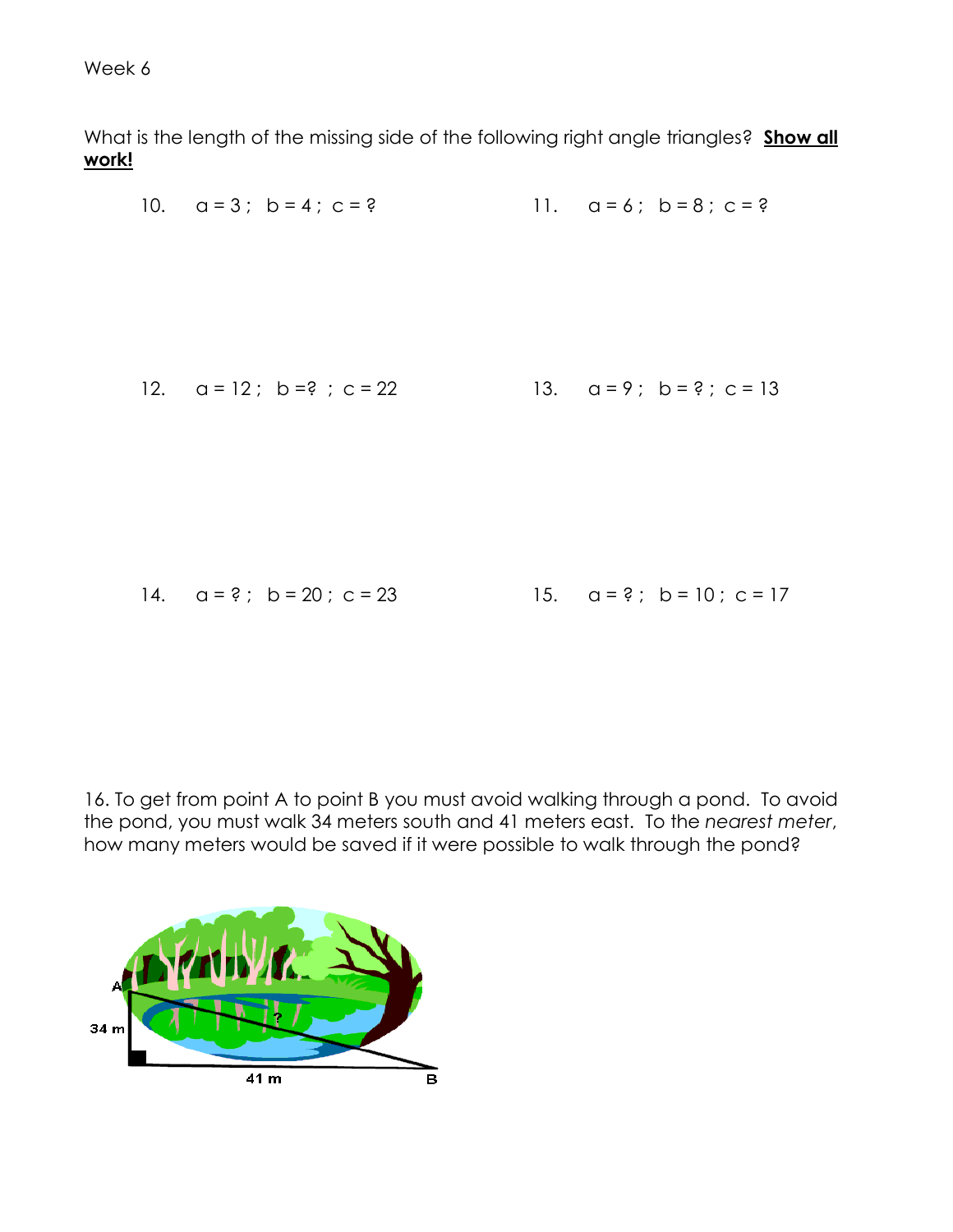Week 6

17. A baseball diamond is a square with sides of 90 feet. What is the shortest distance, to the *nearest tenth* of a foot, between first base and third base?



18. A suitcase measures 24 inches long and 18 inches high. What is the diagonal length of the suitcase to the *nearest tenth* of a foot?



19. In a computer catalog, a computer monitor is listed as being 19 inches. This distance is the diagonal distance across the screen. If the screen measures 10 inches in height, what is the actual width of the screen to the *nearest inch*?